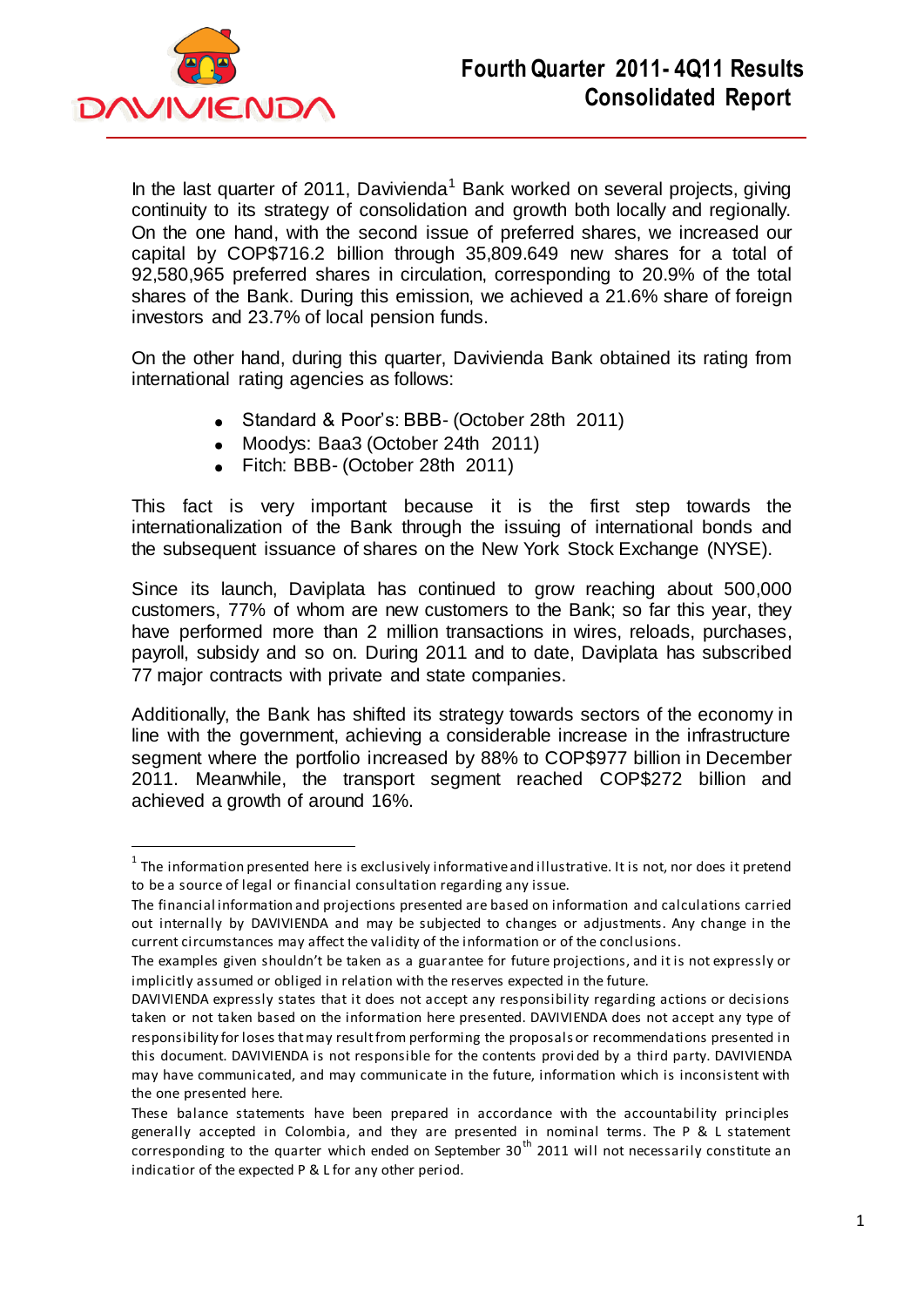

Finally, during the month of January 2012, the Bank closed an agreement with HSBC Holdings to acquire banks, insurance companies and other subsidiaries of HSBC in El Salvador, Costa Rica and Honduras. The agreed value for the transaction is U.S.\$801million.

## **MAJOR RESULTS**

The Net income for the fourth quarter of 2011 was COP\$196 billion representing a growth of 43.6% when compared with the third quarter of that year, and of 77.1% when compared with the same quarter last year.

- The portfolio interest income generated in the quarter was COP\$812 billion, representing a growth of 28.2% over the fourth quarter 2010 (4T10) and of 6.2% when compared to the previous quarter of 2011. The income of the investment portfolio closed at COP\$74 billion with a variation of 27.6% when compared to the third quarter 2011 (3T11) and 131% over 4T10.
- The Consolidated assets at the end of the quarter are COP\$36.7 billion where the net portfolio value of COP\$25.5 billion represents 69.7%, and the investments for COP\$4.7 billion account for 12.9%.
- The net portfolio<sup>2</sup> at the end of the quarter was COP\$25.5 billion and  $\bullet$ registered a growth rate of 4.8% in relation to the balance recorded at the end of 3T11 and of 23% when compared to the previous year; this growth was mainly driven by commercial loans and the leasing portfolio.
- The portfolio quality arrears<sup>3</sup> height stood at 1.56%; the provisions of portfolio worth COP\$1.3 billion allowed for 307.8% coverage. The provisions represent 4.8% of the gross portfolio.
- The deposits reached COP\$26.7 billion with a growth rate of 4.1%  $\bullet$ compared to the previous quarter. These deposits were driven mainly by the savings accounts which had a growth of 5.3% and by the current accounts which increased in 11.2% in the same period.
- The ratio of net portfolio on collected money from the public<sup>4</sup> reached 95.6%, compared to 94.9% the previous quarter. Taking into account the obligations to discount, this ratio was 84.4% at the end of 4T11.
- The equity closed at COP\$4.8 billion with a growth of 23.6% when  $\bullet$ compared to 3T11 and of 34.4% when compared to the previous year. The solvency ratio for the quarter rose 1.87% to settle at 14.40%.

 $\overline{a}$ 

<sup>&</sup>lt;sup>2</sup> Net portfolio=Gross portfolio-Reserves

 $^3$  Portfolio quality > 90 days

<sup>&</sup>lt;sup>4</sup> Collected money=Deposits and current liabilities + bonds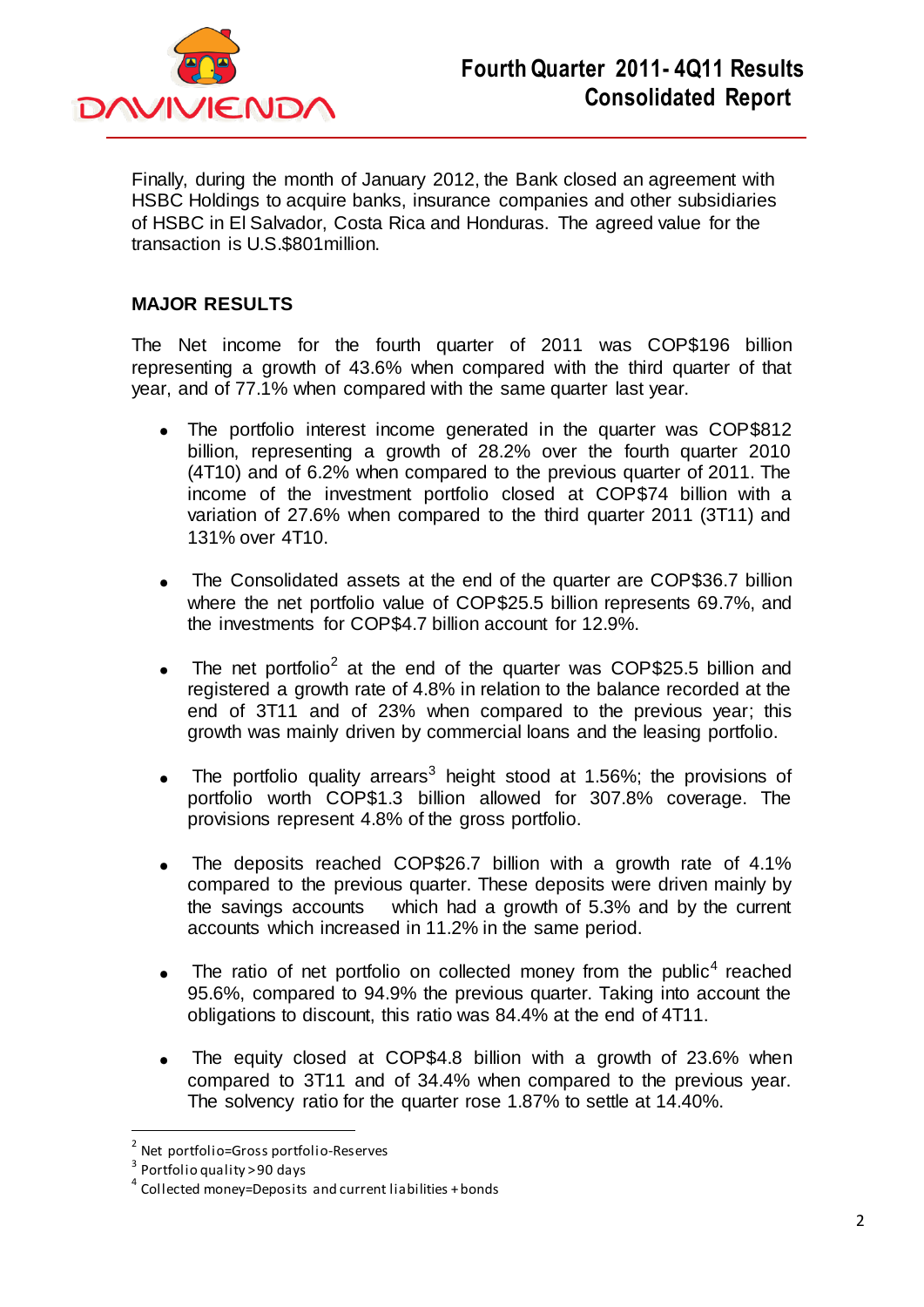

The net income per share<sup>5</sup> in the 4T11 reported by the Bank was COP\$3.77,6 which represents a variation of 15.7% when compared to 3T11 and of 35.2% when compared to the same period last year. This is due primarily to the increased income in the analysis period despite the fact that the number of shares increased as a result of the second issue of preferred shares. The return on average equity (ROAE) to December 2011 was 15.6%  $^6$ .



### **Available Money**

The available balance increased 34% when compared with the previous quarter. This fact is explained mainly by the growth of inter-banking funds which correspond to 847.5% for the same period, mainly due to the Bank's more liquidity as a result of its capitalization.

### **Gross Credit Portfolio**

 $\overline{a}$ 

With regard to portfolio holding, it stood at the end of the quarter at COP\$26.8 billion, COP\$1.1 billion more than in 3T11 and maintains a distribution similar to that of the previous year between personal and corporate. This is due mainly to the fact that although there is a decline of the rate of consumption growth, the housing portfolio continues to grow above 30%.

## **Gross Portfolio Structure**

<sup>5</sup> Net profit per share = individual quarter profit / Weighted average of the share

 $6$  ROAE= 12 month profit over equity average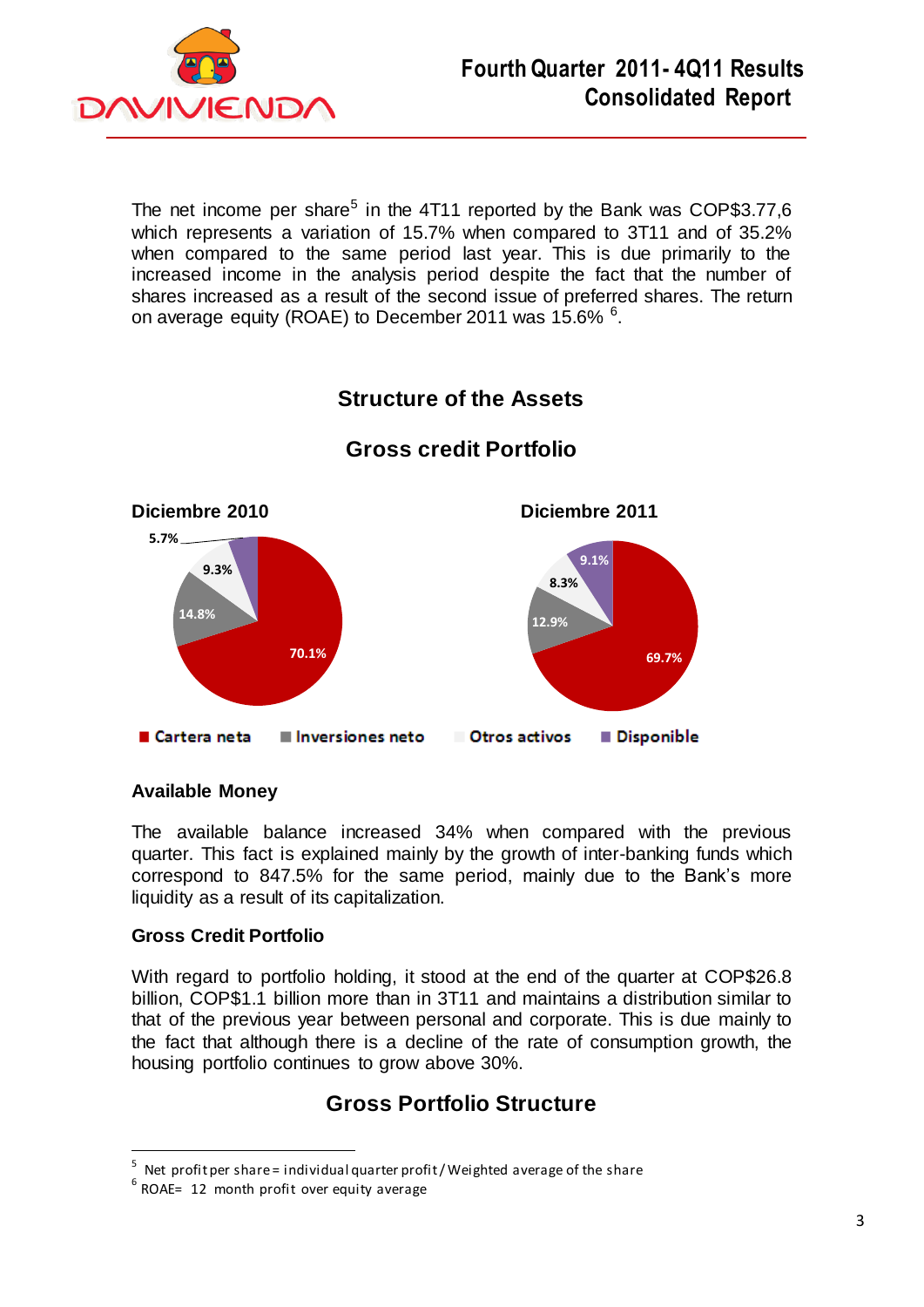



■ Cartera comercial ■ Cartera consumo ■ Vivienda

The commercial portfolio<sup>7</sup> represents 52.4% of the total portfolio, with a growth of 6.4% when compared to the previous quarter and of 25.8% over the same period last year.

Meanwhile, the consumer portfolio closed at COP\$8.6 billion, growing only by 0.8% in the quarter and by 13.1% when compared to the previous year mainly due to the tightening of credit granting to certain products and segments.. The housing<sup>8</sup> portfolio reached a balance of COP\$4.2 billion at quarter end recording a growth of 4.7% from the previous quarter and of 32.3% when compared to the previous year. During the 4T11, securitization of COP\$193.5 billion was made which generated a gain on sale for COP\$5.8 billion. The annual growth of this portfolio would be 16.7% when taking into account the portfolio that the Bank has securitized to date and which amounts to COP\$2.1 billion.

The indicator of the whole portfolio<sup>9</sup> increased from 1.51% from the end of the fourth quarter of 2010 to 1.56% at the end of December 2011. This is explained not only by the growth of the portfolio, but mainly by the deterioration of the consumer portfolio in the free investment credit line for which the Bank has strengthened its credit policies in this segment.

During the quarter (4T11) adequate levels of coverage remained for all types of portfolios<sup>10</sup>, for a total indicator above 300%. In the quarter, the delinquent portfolio was worth COP\$195.5 billion. On the other hand, the recoveries made in the fourth quarter of 2011 were COP\$32.3 billion for a net of COP\$163.1 billion. In the fourth quarter of 2011, delinquent portfolio amounting COP\$288 billion was sold for COP\$13.4 billion.

 $\overline{a}$ 

<sup>&</sup>lt;sup>7</sup> It includes microcredit.

<sup>&</sup>lt;sup>8</sup> It includes residential leasing.

<sup>9</sup> Quality: Portfolio>90 days/total. Coverage: Reserves/ Portfolio>90 days. Commercial includes microcredits, housing includes leasing.

<sup>&</sup>lt;sup>10</sup> Reserves Coverage/ Portfolio>90 days Commercial includes micro-credit, housing includes leasing.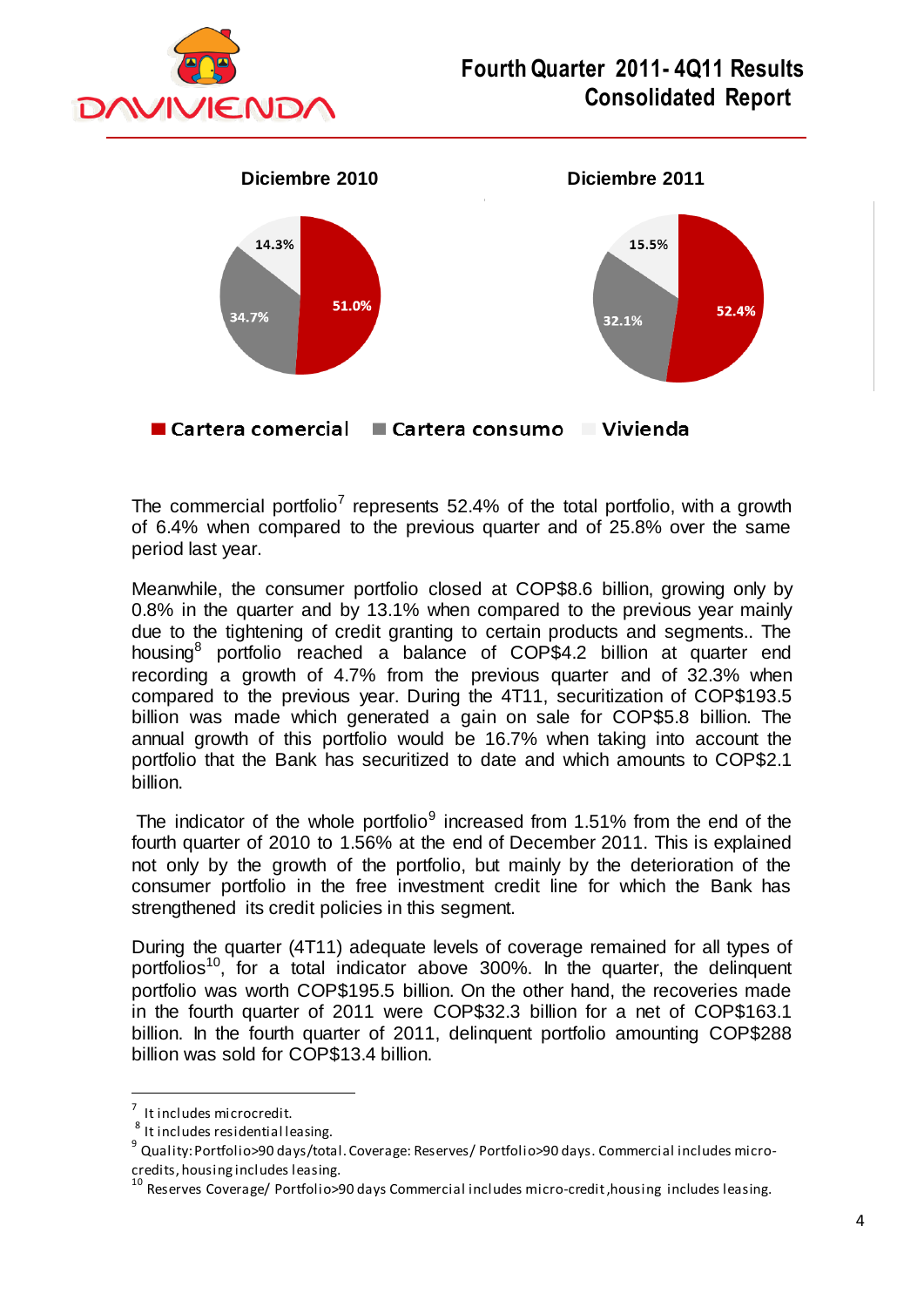

## **Quality of the Portfolio by Type and Coverage**

|                              | Total %   |       |       | Consumo % | <b>Comercial %</b> |                                            | Vivienda %    |               |
|------------------------------|-----------|-------|-------|-----------|--------------------|--------------------------------------------|---------------|---------------|
|                              | Dic $101$ |       |       |           |                    | Dic 11   Dic 10   Dic 11   Dic 10   Dic 11 | <b>Dic 10</b> | <b>Dic 11</b> |
| Calidad por altura           | 1.51      | 1.56  | 1.69  | 2.57      | 0.74               | 0.64                                       | 3.75          | 2.57          |
| Cobertura por cartera        | 352.6     | 307.7 | 431.6 | 309.7     | 567.5              | 510.4                                      | 117.8         | 136.2         |
| Provisiones / cartera bruta  | 5.3       | 4.8   | 7.3   | 8.0       | 4.2                | 3.3                                        | 4.4           | 3.5           |
| Crecimiento de cartera bruta | 22.4%     |       | 13.1% |           | 25.8%              |                                            | 32.3%         |               |

## **Gross Investment Portfolio**

The investment portfolio totalized COP\$4.8 billion at the end of the quarter, levering the portfolio growth which registered a decrease of 2.5 % during the period, and a growth of 7.8% when compared to the previous year. The increment is in the fixed rate securities which represent 98.2% of the totality of the investments, and especially in those classified as negotiable securities which constitute 68% of the portfolio and which support the strategy of liquidity of the bank.



## **Net Investment portfolio structure**

### **Good Will**

By December 31st, the balance of good will was COP\$1.2 billion with amortization varying from COP\$27.3 billion in the first quarter of the year to COP\$13 billion in the fourth quarter. This was due to the termination of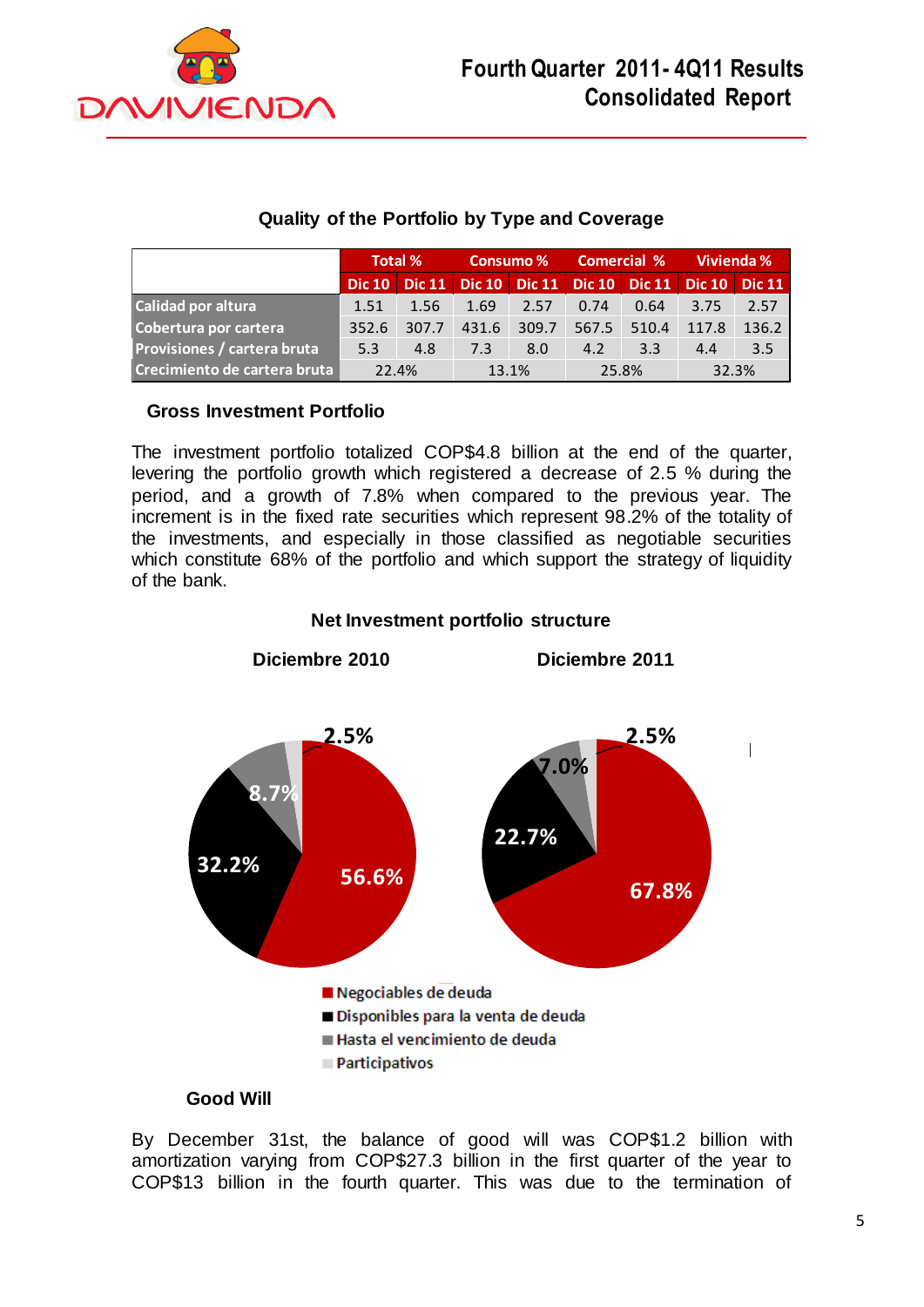

commercial credit generated by the purchase of Bansuperior which was fully amortized by the end of the third quarter.

#### **Other assets**

The goods received as debt payment increased 7.4% in the quarter and decreased 26.0% when compared to the fourth quarter 2010, reaching COP\$38.8 billion.

The fixed assets amounted to COP\$399.6 billion which is a reduction of 2.3% versus the previous quarter and an increase of 5.7% versus the fourth quarter of 2010. The asset valuation reached COP\$520.8 billion which is an increase of 3.9% versus the previous quarter, and of 19.2% versus the fourth quarter of 2010.

#### **Liabilities**

By December 31st 2011, the liabilities had reached COP \$31.9 billion recording an increment of 2.0% in the quarter and of 22.4% when compared to the previous year.

The deposits and bonds reached COP\$26.7 billion achieving a relation of net portfolio over deposits<sup>11</sup> of 95.6%. Regarding the composition of the funding, the saving accounts increased 5.3% in relation to the previous quarter, and 41.4% when compared to the fourth quarter of 2010. This growth is mainly a consequence of the search for a more efficient funding , having corporative clients migrate their CDT`s to Saving Accounts.



**Structure of Funding Sources** 

 $\overline{a}$ 

 $^{11}$  Deposits include saving accounts, current accounts, CDT's and Bonds.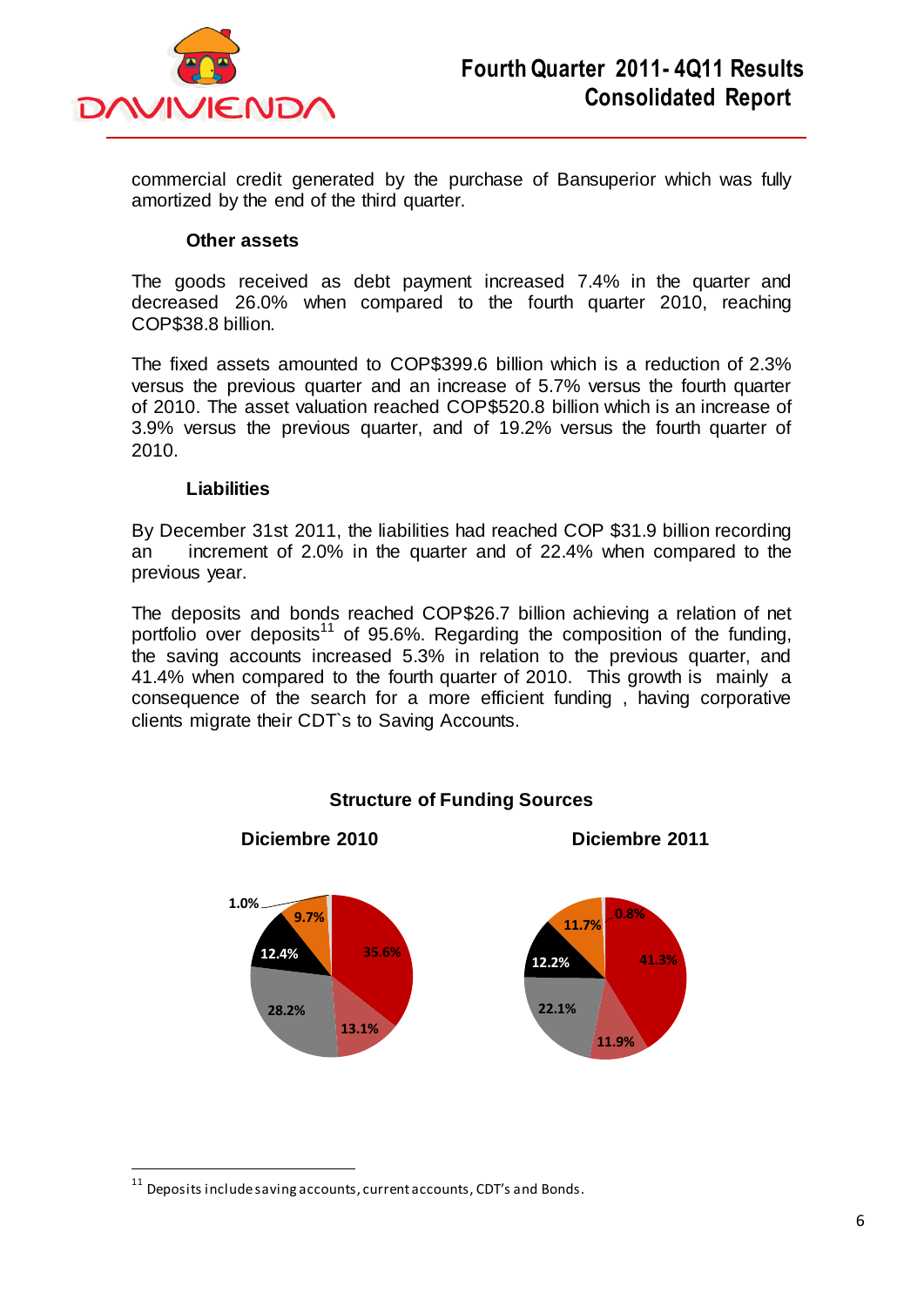

| ■ Cuenta de Ahorros | ■ Cuenta Corriente | $\blacksquare$ CDT+ CDAT |  |  |
|---------------------|--------------------|--------------------------|--|--|
|                     |                    |                          |  |  |

| $\blacksquare$ Créditos<br>■ Bonos | ■ Otros |
|------------------------------------|---------|
|------------------------------------|---------|

The deposits registered a growth of 4.7% during this period and of 19.0% during the year. Bonds were not included in these registers. The financial obligations that support the commercial portfolio funding registered a growth of 8.3% in the quarter and 48.2% in the year. Of these, the obligations in foreign currency for USD \$ 1.061 million registered a growth of 7% in the quarter and of 48.1% in the year, due to the Bank strategy of growing in this type of credit.

### **Equity**

The financial resources of Davivienda added up to COP\$4.8 billion at the end of the quarter. This implies an increase of 23.6% with respect to the previous quarter, and it is explained mainly by the internal production of profits and by the second issuing of preferential stocks; that is 35,809,649 new stocks for a total of 92,580,965, an issuance of 716.2 billion.

With this equity, the consolidated Bank reaches a 14.40% solvency compared to 12.53% from the previous quarter; this relation is 540 basic points above the 9% requested in Colombia. By December 31st 2011, the relation between basic equity and weighted assets due to risk was 11.4%. The technical equity was situated at COP\$4.8billon at the end of the fourth quarter (4T11), with a variation of 17.6% with respect to the third quarter (3T11).

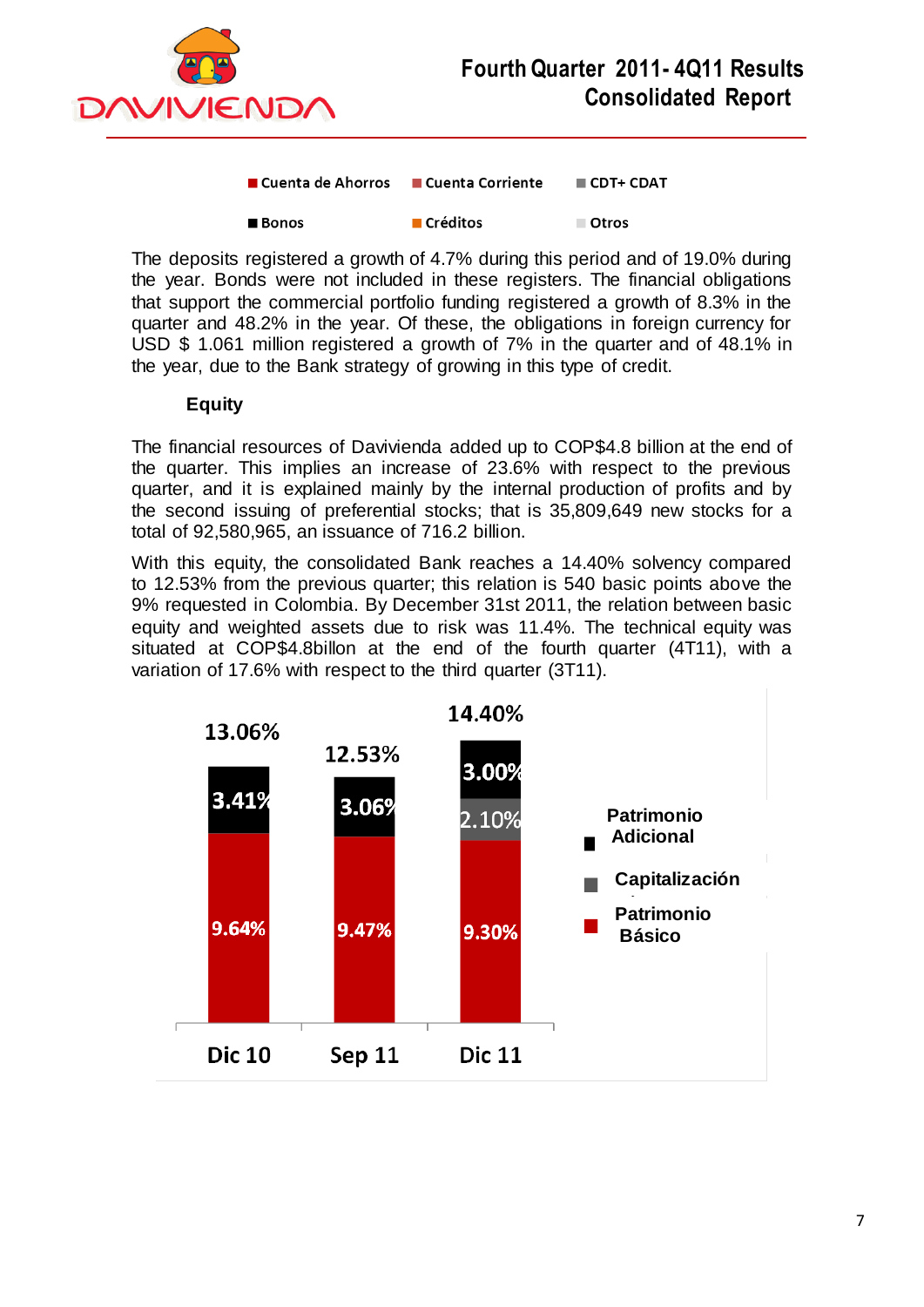

|                                           | <b>Dic 10</b> | <b>Sep 11</b> | <b>Dic 11</b> |
|-------------------------------------------|---------------|---------------|---------------|
| <b>Patrimonio Básico</b>                  | 2.7           | 3.1           | 3.8           |
| <b>Patrimonio Adicional</b>               | 1.0           | 1.0           | 1.0           |
| <b>Patrimonio técnico</b>                 | 3.6           | 4.1           | 4.8           |
| Activos ponderados por nivel de<br>riesgo | 25.6          | 29.9          | 30.7          |

Cifras en billones de pesos

#### **Statement of Results**

Net profits totaled COP\$196 billion in the quarter, recording an increase of 43.6% when compared to the previous quarter; the above, due principally to financial incomes. The net profit per stock in this quarter is COP\$377,6 showing an increment of 15,7% with respect to the previous quarter.

#### **Interest revenues**

The interest revenue obtained in the quarter was COP\$887 billion; this represents an increase of 33.3% with respect to the fourth quarter of 2010 (4T10) and of 7.7% with respect to the previous quarter of 2011. The growth in the quarter is explained by the increment in the commercial portfolio (6.4% with respect to the third quarter 2011), and by housing which includes leasing (4.8%).

The 12.4% growth in the commercial portfolio this quarter when compared to the previous quarter and to a 35.0% from the same period the year before, can be explained mainly by an increment in the DTF of 51 points., and to an increment in the portfolio balances of 6.4% in relation to the previous quarter, and of 25.8% when compared to the same period in 2010.

In addition to this, the income in the housing portfolio Increased as a consequence of a higher allocation of leasing credits (6.4% variation with respect to the third quarter of 2011).

The income due to consumption registered a growth of 2% when compared

to the previous quarter; the explanation is mainly due to an increment in the personal credit income which reached COP\$11.2 billion and to a decrease of COP\$4.8 billion in credit cards. With respect to the same quarter in 2010, the income of the consumption portfolio grew 29,5% basically because of the increment in the rate of usury to which these credits are indexed.

#### **Incomes due to Investments**

The incomes originated by the investment portfolio increased 27.6% in relation to the third quarter, and 131.1% in relation to the previous year as a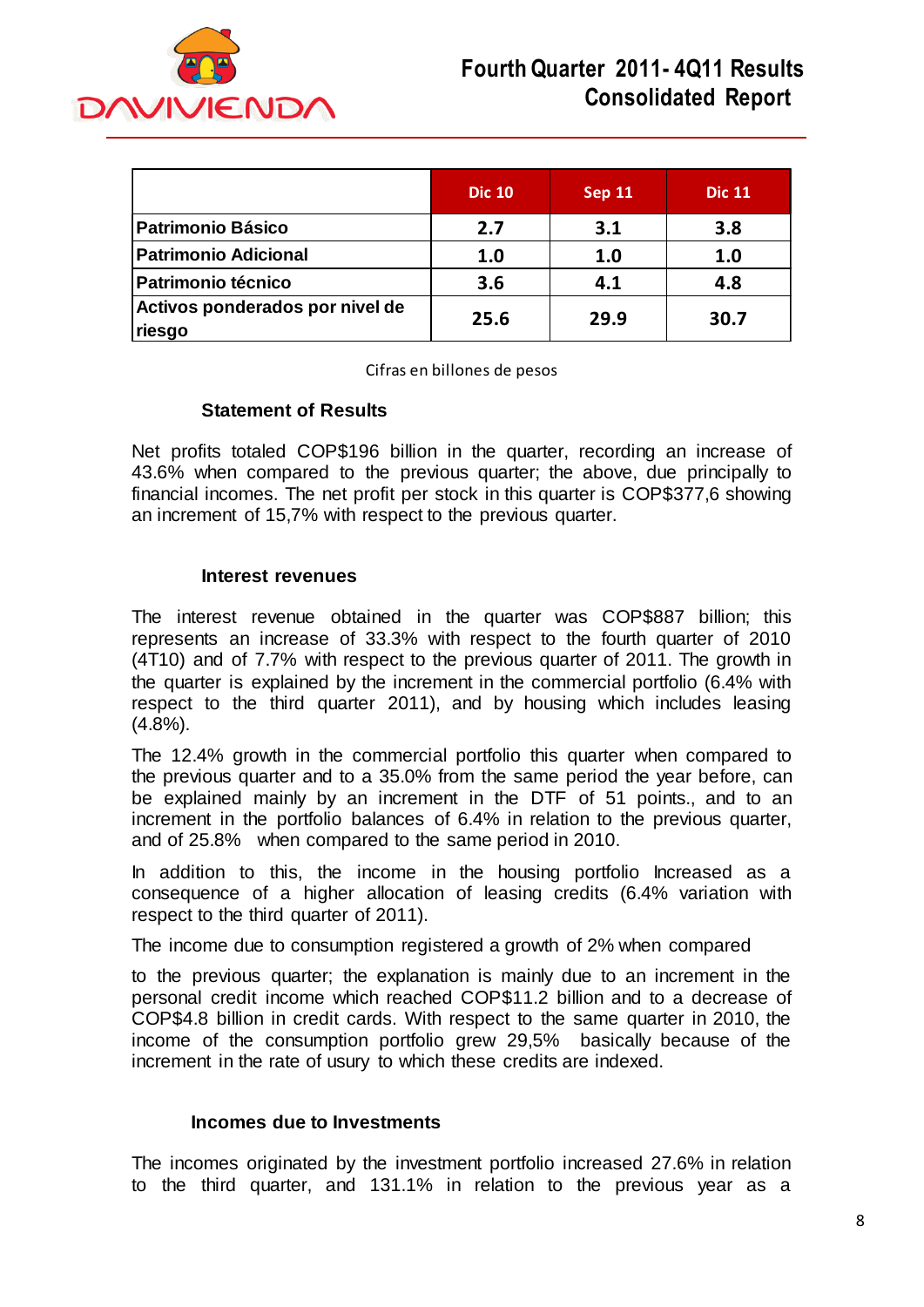

consequence of the increase in the intervention rates that have been taking place during the year.

## **Financial Expenditures**

The financial expenditures increased 11.4% during the quarter, and 55.0% in relation to the same quarter the previous year. This can be due to the increase in the expenditure of CDT`s, local bonus, and credits with other entities, and by the increment in the rates which is reflected in a bigger expenditure in current accounts originated in the managerial and corporate segments.

#### **Reserves**

The expenditure of the quarter corresponds mainly to the credit portfolio which accounts to COP\$459,5 billion. This represents a reduction of COP\$66 billion in relation to the previous quarter, mainly because of an increase in the recoveries. When compared to the previous year, there is an increase of COP\$116,8 billion which accounts for an increment in the net portfolio, and the deterioration of consumption credits; due to this, the Bank has modified its credit policies in this segment.

## **Net Financial Margin**

Due to the good behavior in the allocation of the credit portfolio, to the increase in market rates and to a decrease in the expenditure and provisions, the net financial margin of the quarter shows a growth of COP\$114 billion. This is 29% more than the registered the previous quarter, and shows a variation of the financial margin of 17% when compared with the fourth quarter of 2010.

### **Commissions and income for services**

Income and commissions for services amounted to COP\$196.2 billion; this represents a decrease of 4.8% with respect to the previous quarter, and can be explained principally by a reduction in the management fees and commissions for transactions and network systems. When compared to the same quarter from the previous year, the income and the commissions grew 1.5%.

### **Operational Costs**

The operating costs increased to COP\$432.1 billion; this represents a 6.9% when compared with the previous quarter, and a reduction of 1.9% when compared to the same quarter the previous year.

The quarterly increment corresponds mainly to an increase in the operating costs which grew 21.8% in relation to those of the third quarter 2011 (3T11) and 0.4% in relation to those of the fourth quarter 2010(4T10). This can be explained mainly by higher costs in professional fees which amounted to COP\$38,4billion.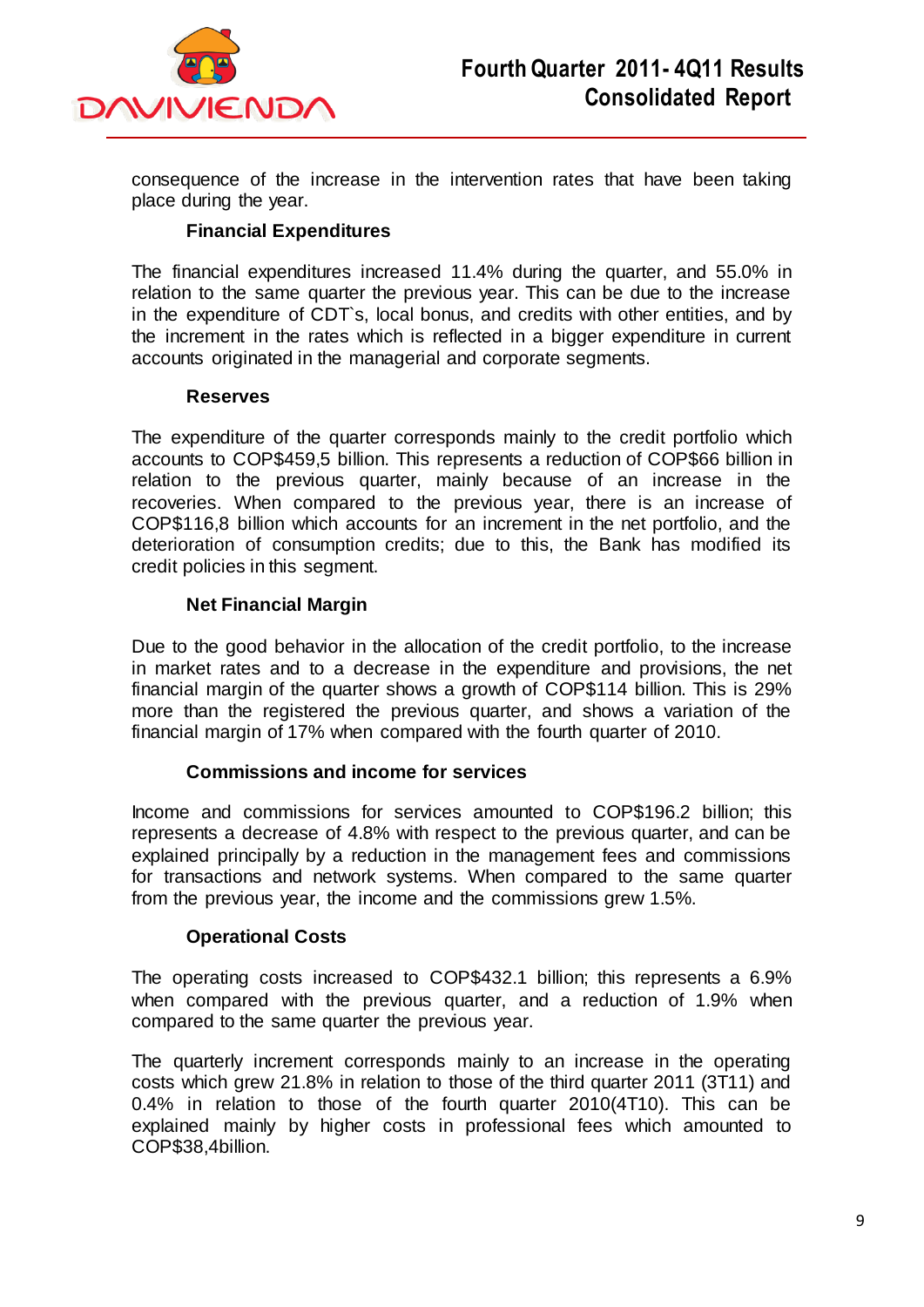

The personnel costs amounted to COP\$142.8 billion presenting a decrease of 2.3% with respect to the previous quarter and a 4.4% with respect to the previous year. This reduction is explained mainly by a decrease in incentives and bonus.

Additionally, there was a decrease of COP\$1.7billion in depreciation and amortization costs mainly due to a decrease in the depreciation costs of improvements to rented property, to COP\$5.5 billion in amortization costs of commercial credits, and to an increment of COP\$1.8 billion in taxes.

#### **Other Incomes and net expenditures**

For the fourth quarter of the year, other expenses for COP\$18.7 billion were originated; these expenses were due principally to the costs for commissions and for honorary fees that amount to COP\$31.8 billion and which represent an increment of 40,3% with respect to the previous quarter, and of 14,9% with respect to the fourth quarter of 2010.

#### **Taxes**

During the quarter, there was an increase in the value of taxes of 21.5% compared to the same quarter the previous year. The above is due to an increment in the incomes to be taxed and to higher deductible costs.

### **RESULTS FOURTH QUARTER BRANCHES**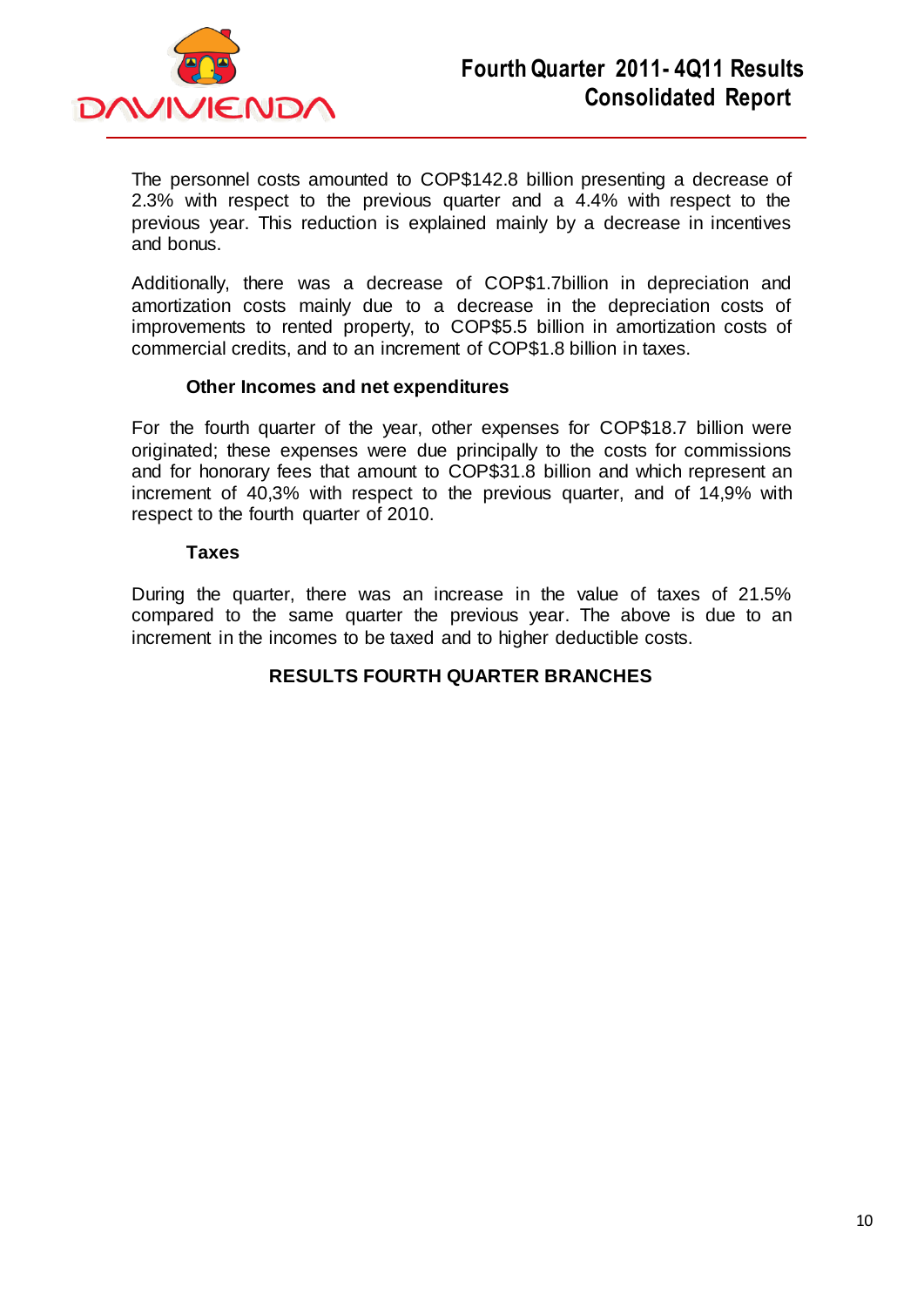

## **BANCO DAVIVIENDA S.A SUBORDINADAS 31 de Diciembre de 2011**

(Miles de Millones de pesos)

| <b>Empresas</b>                       | <b>Activos</b> |                | <b>Pasivos Patrimonio</b> | <b>Utilidad</b><br><b>Dic/11</b> |
|---------------------------------------|----------------|----------------|---------------------------|----------------------------------|
| Banco Davivienda S.A.                 | 35,184         | 30,371         | 4,813                     | 593                              |
| Bancafé Panamá S.A. - 99.9%           | 1,276          | 1,097          | 179                       | 23                               |
| Confinanciera S.A. - 94.9%            | 479            | 397            | 82                        | 26                               |
| Fiduciaria Cafetera S.A - 94.01%      | 81             | 10             | 71                        | $\overline{7}$                   |
| Fiduciaria Davivienda S.A. - 60%      | 62             | $\overline{7}$ | 55                        | 16                               |
| Davivalores S.A. - 79%                | 15             | 2              | 13                        | $\overline{2}$                   |
| <b>Total Banco Y Filiales</b>         | 37,097         | 31,884         | 5,213                     | 666                              |
| <b>Eliminaciones Y Homologaciones</b> | (439)          | (22)           | (418)                     | (470)                            |
| <b>Consolidado 4T11</b>               | 36,658         | 31,863         | 4,795                     | 196                              |
| <b>Consolidado 3T11</b>               | 35,111         | 31,231         | 3,880                     | 136                              |
| <b>Consolidado 4T10</b>               | 29,610         | 26,041         | 3,569                     | 111                              |
| <b>Variación 3T11 - 4T11</b>          | 4%             | 2%             | 24%                       |                                  |
| <b>Banco Davivienda sobre total</b>   |                |                |                           |                                  |
| consolidado                           | 96%            | 95%            | 100%                      |                                  |

**Panamá:** At the end of December of 2011, Bancafe Panama total assets reached US\$657; this represents a 25% increase with respect to the previous year. The most important increases were in: bank deposits, portfolio investments and portfolio holding. In September of 2011, Bancafe got authorization from Panama`s Banking Super Intendency to function through a sole license called "General License". This license will allow the subsidiary to maintain the services offered to international and local clients with less operational costs and higher administrative efficiency.

In December of 2011,the value of its equity was US \$ 92 million, that is 11,5% superior to that of December 2010.This variation is given by the profits of the semester, that although 23% inferior to the ones from the same period the previous year, they constitute a good result considering the strong decline in the allocation rate that has been observed in that plaza, and that the results of the trading business cannot be compared to those obtained one year ago because of the conditions of the market.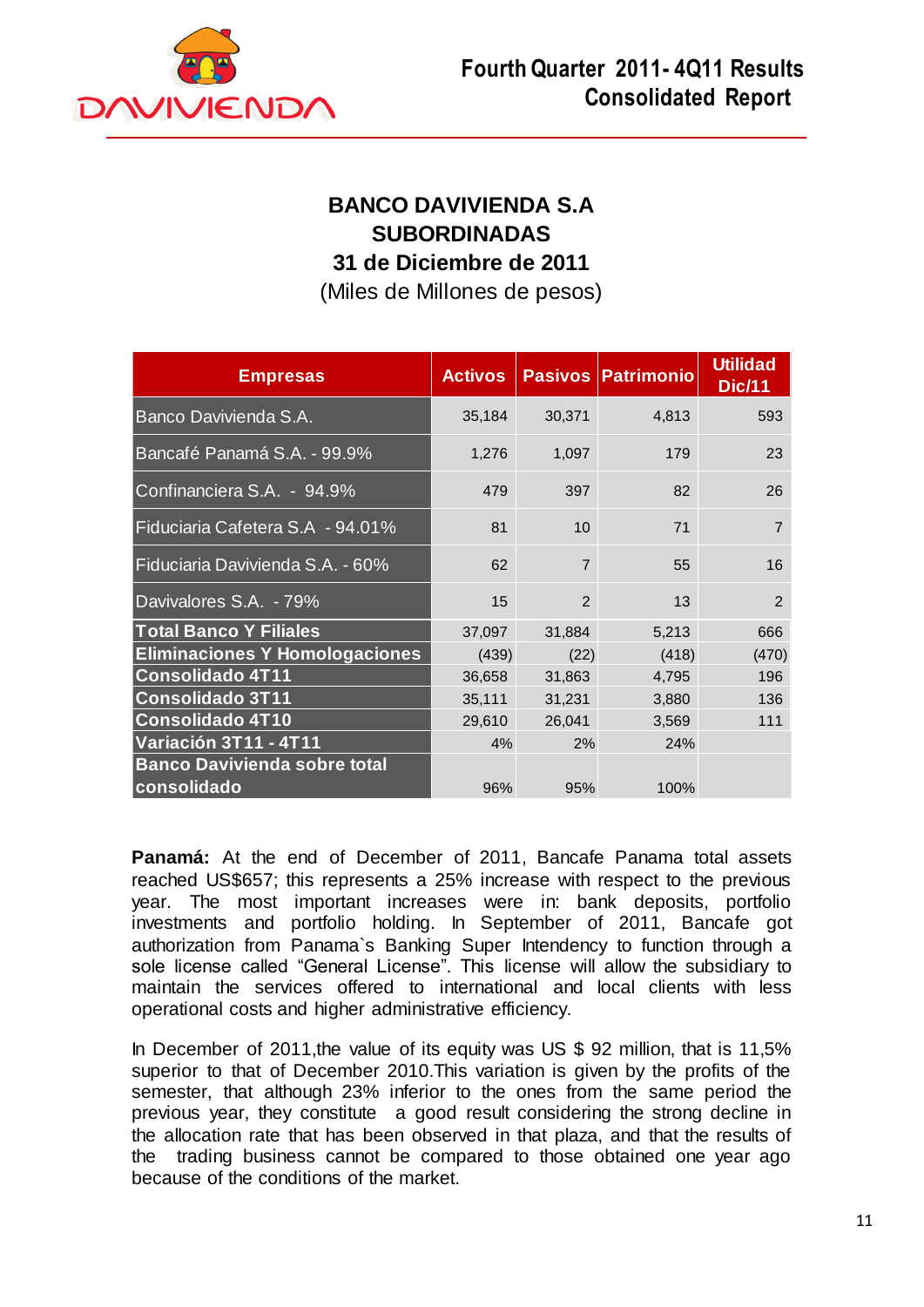

**Confinanciera:** In August of 2010, the fusion of the branch Confinanciera with Davivienda was decided. This process is expected to take place during the first quarter of 2012.

Closing the fourth quarter of 2011, the behavior of the disbursements in Confinanciera maintained a dynamic in accordance with these disbursements, granting credits for COP\$305 million to finance vehicles. This represents a 21.60% increase with respect to the results obtained in 2010.

In the segment of productive vehicles, Colfinanciera takes a good proportion of the increase by reaching disbursements for COP\$217, 351.6 billion which represents a 39.63% increase with respect to 2010.

In reference to the issue pertaining quality of the assets, the 2.94% index of the due over portfolio, at the closing of the year, shows an adequate control not only when originating the credits, but also in their collection. At the end of 2010, this index was situated at 4.81%.

The company registered profits that reached COP\$29.015 billion by the end of the year 2011. This represents a ROE of 33.86% which compares very favorably to the 32.05 registered the immediate previous year.

**Fidudavivienda:** At the end of December 2011, Fiduvivienda administered assets for more than COP\$3.7 billions which represent an increment of 11.3% when compared to the previous year, and generated profits for COP\$15.5 billion, a growth of 2.6% with respect to the previous year.

**Fiducafé:** At the end of the fourth quarter of 2011, the commissions for administrating businesses were COP\$27,164.3 million. This figure is 5.4% greater than the results obtained the previous year. The net profit for the year grew 2.6% and reached COP\$15.514 million, mainly due to the growth of commissions of the structured fiduciary and to the reduction of operational expenses.

The Fiduciary closed the year 2011 with total assets that reached COP\$62,363.9 million and liabilities that increased 20% to end at COP\$7,131.8 million. The growth was due to balances of patrimony taxes and income, and to complementary tax payable for the 2011 fiscal year. Owner's equity grew 5% from COP\$52,438.2 million to COP\$55,232.1 million, mainly due to profits originated during the year.

**Davivalores:** At the closing of the fourth quarter of 2011, the income of Davivalores had reached COP\$7,779 million which was 136% larger than the previous year. 90% of this income came from the execution of customer orders through commission contracts for COP\$2,142 million, the placement of primary emissions for COP\$2,414 and the administration of securities for COP\$2.390 million. This result was obtained mainly due to the significant role played by Davivalores together with Banco Davivienda in the processes of emission and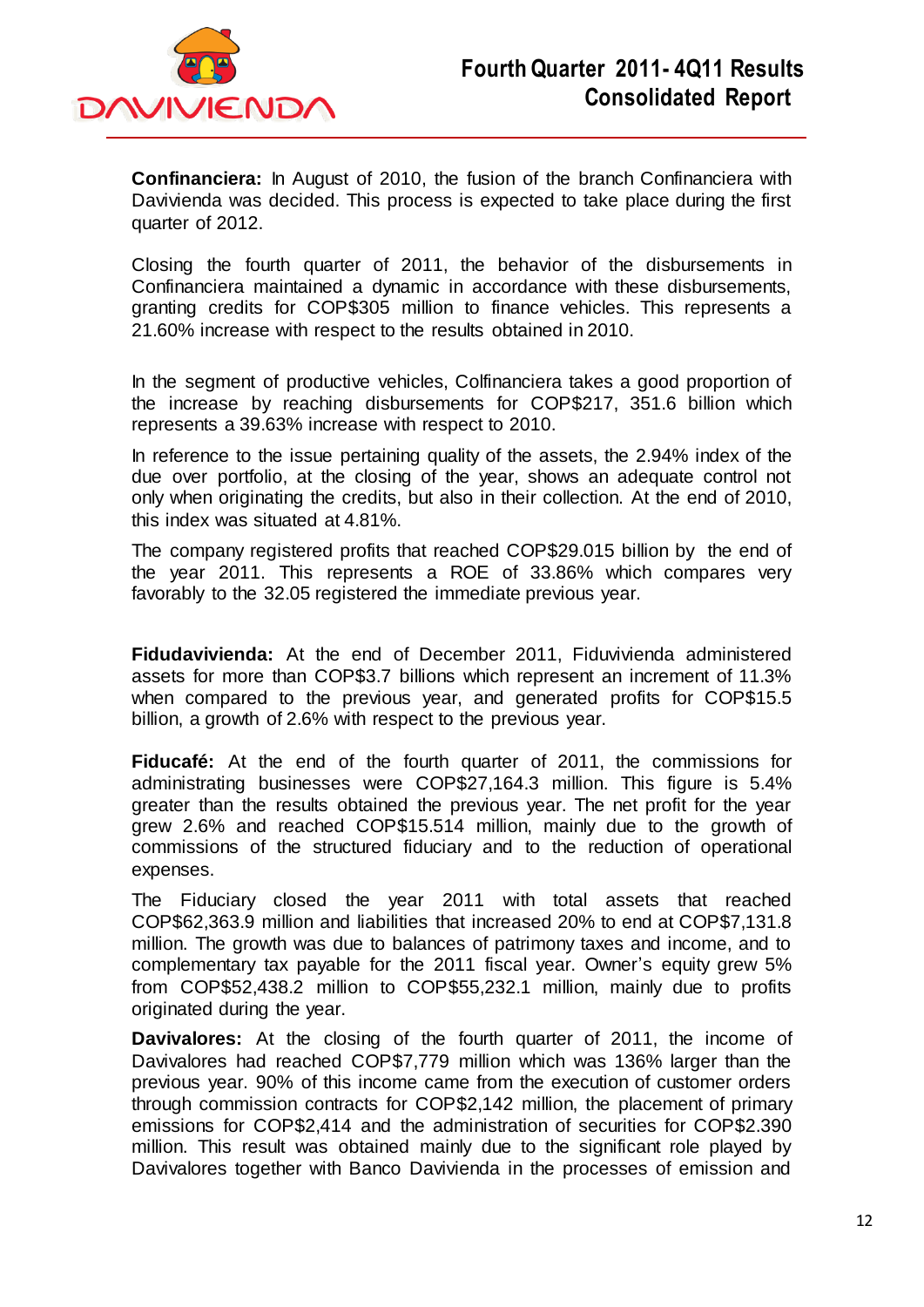

placement of stocks in the Colombian capital market in a record year for these type of operations.

On the other hand, the Sociedad Comimisionista de Bolsa (Stock Broker) increased 93% its personnel expenses, 47% in its operational expenses and in 27% its overhead expenses, increases which arose from a larger business volume and the strengthening of the physical, human and technological structure of the company in line with the development of the strategic plan.

This business dynamic made Davivalores end the year 2011 with a profit of COP\$1,982 million which is 422% larger than the 2010 profits and increased the investment portfolio of the customers managed by the Sociedad Comisionista de Bolsa to exceed COP \$2.2 billion pesos.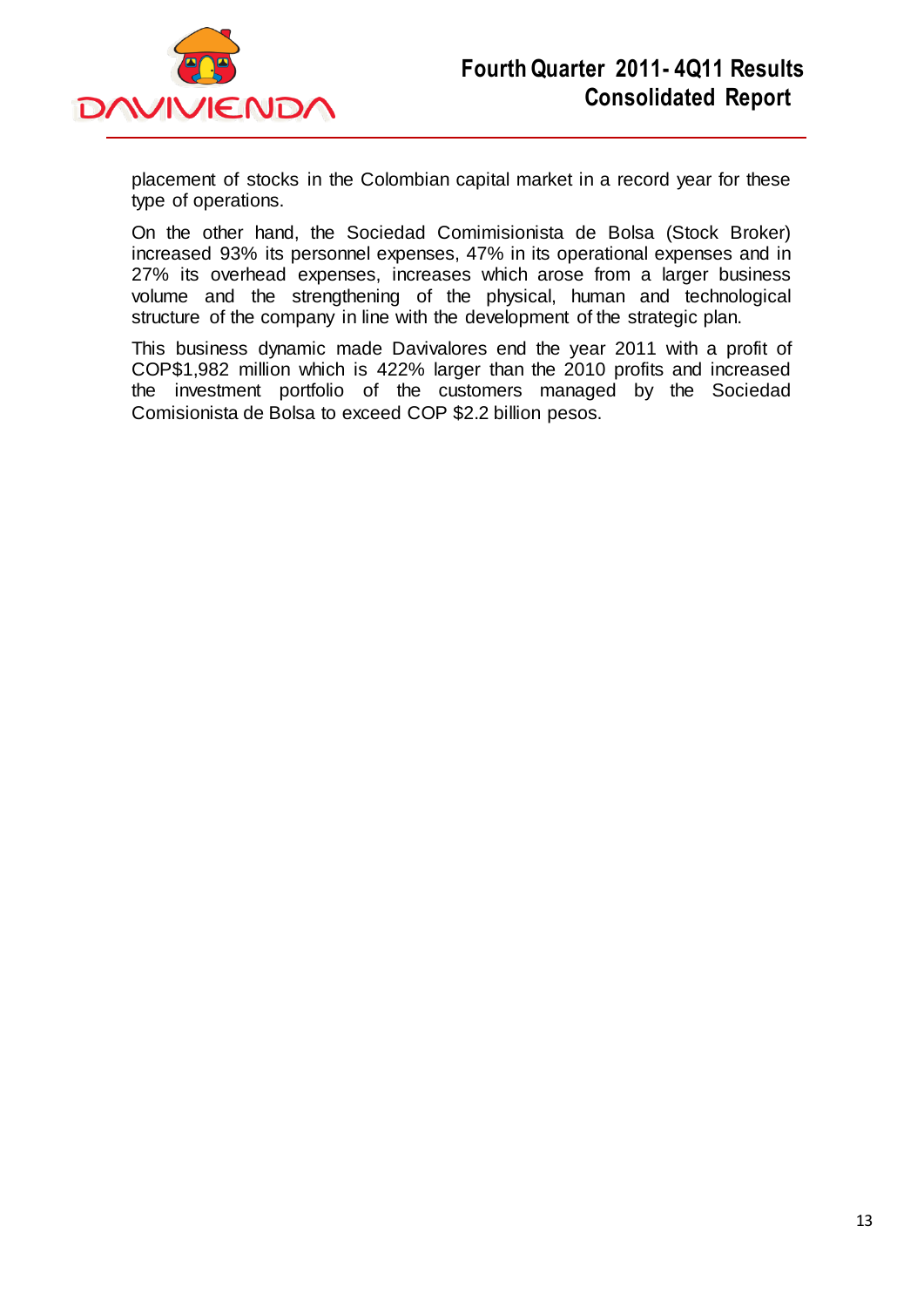# **Fourth Quarter 2011- 4Q11 Results Consolidated Report**



## **Balance General Consolidado (Cifras en miles de millones de pesos)**

| <b>BALANCE GENERAL CONSOLIDADO A DICIEMBRE 2011</b> |               |               |               |          |                     |  |  |  |
|-----------------------------------------------------|---------------|---------------|---------------|----------|---------------------|--|--|--|
| <b>Activo</b>                                       | <b>Dic 10</b> | <b>Sep 11</b> | <b>Dic 11</b> |          | 4T11/3T11 4T11/4T10 |  |  |  |
| <b>Disponible</b>                                   | 1,684         | 2,488         | 3,335         | 34.0%    | 98.1%               |  |  |  |
| <b>Inversiones</b>                                  | 4,392         | 4,860         | 4,746         | $-2.3%$  | 8.1%                |  |  |  |
| Cartera                                             | 20,768        | 24,383        | 25,547        | 4.8%     | 23.0%               |  |  |  |
| Comercial                                           | 11,112        | 13,135        | 13,974        | 6.4%     | 25.8%               |  |  |  |
| Consumo                                             | 7,606         | 8,541         | 8,606         | 0.8%     | 13.1%               |  |  |  |
| Vivienda                                            | 3,149         | 3,977         | 4,167         | 4.8%     | 32.3%               |  |  |  |
| Provisiones                                         | 1,167         | 1,356         | 1,292         | $-4.7%$  | 10.7%               |  |  |  |
| Propiedades, Planta y equipo                        | 378           | 409           | 400           | $-2.3%$  | 5.7%                |  |  |  |
| <b>Valorizaciones</b>                               | 437           | 501           | 521           | 3.9%     | 19.2%               |  |  |  |
| <b>Otros Activos</b>                                | 1,951         | 2,469         | 2,109         | $-14.6%$ | 8.1%                |  |  |  |
| <b>Total Activo</b>                                 | 29,610        | 35,111        | 36,658        | 4.4%     | 23.8%               |  |  |  |
| <b>PASIVO</b>                                       |               |               |               |          |                     |  |  |  |
| Depósitos y exigibilidades                          | 19,348        | 21,982        | 23,024        | 4.7%     | 19.0%               |  |  |  |
| Cuenta de ahorros                                   | 8,836         | 11,868        | 12,497        | 5.3%     | 41.4%               |  |  |  |
| Cuenta corriente                                    | 3,261         | 3,235         | 3,596         | 11.2%    | 10.3%               |  |  |  |
| <b>CDT+ CDAT</b>                                    | 7,001         | 6.719         | 6,689         | $-0.4%$  | $-4.5%$             |  |  |  |
| <b>Otros</b>                                        | 250           | 161           | 242           | 50.4%    | $-3.3%$             |  |  |  |
| <b>Bonos</b>                                        | 3,083         | 3,699         | 3,701         | 0.0%     | 20.1%               |  |  |  |
| Locales                                             | 2,766         | 3,381         | 3,701         | 9.5%     | 33.8%               |  |  |  |
| Exterior                                            | 317           | 319           | $\mathbf{0}$  | $-99.9%$ | $-99.9%$            |  |  |  |
| Crédito de entidades                                | 2,400         | 3,285         | 3,557         | 8.3%     | 48.2%               |  |  |  |
| <b>Otros Pasivos</b>                                | 1,210         | 2,264         | 1,580         | $-30.2%$ | 30.6%               |  |  |  |
| <b>Total pasivo</b>                                 | 26,041        | 31,231        | 31,863        | 2.0%     | 22.4%               |  |  |  |
| <b>PATRIMONIO</b>                                   |               |               |               |          |                     |  |  |  |
| Capital                                             | 47            | 51            | 55            | 8.8%     | 19.3%               |  |  |  |
| <b>Reservas</b>                                     | 2,769         | 3,138         | 3,847         | 22.6%    | 38.9%               |  |  |  |
| Superávit                                           | 446           | 516           | 515           | $-0.1%$  | 15.4%               |  |  |  |
| Resultados de ejercicios anteriores                 | 13            | 39            | 45            | 15.2%    | 258.3%              |  |  |  |
| Resultados del ejercicio                            | 294           | 136           | 332           | 143.6%   | 13.0%               |  |  |  |
| <b>Total Patrimonio</b>                             | 3,569         | 3,880         | 4,795         | 23.6%    | 34.4%               |  |  |  |
| <b>Total Pasivo y Patrimonio</b>                    | 29,610        | 35.111        | 36,658        | 4.4%     | 23.8%               |  |  |  |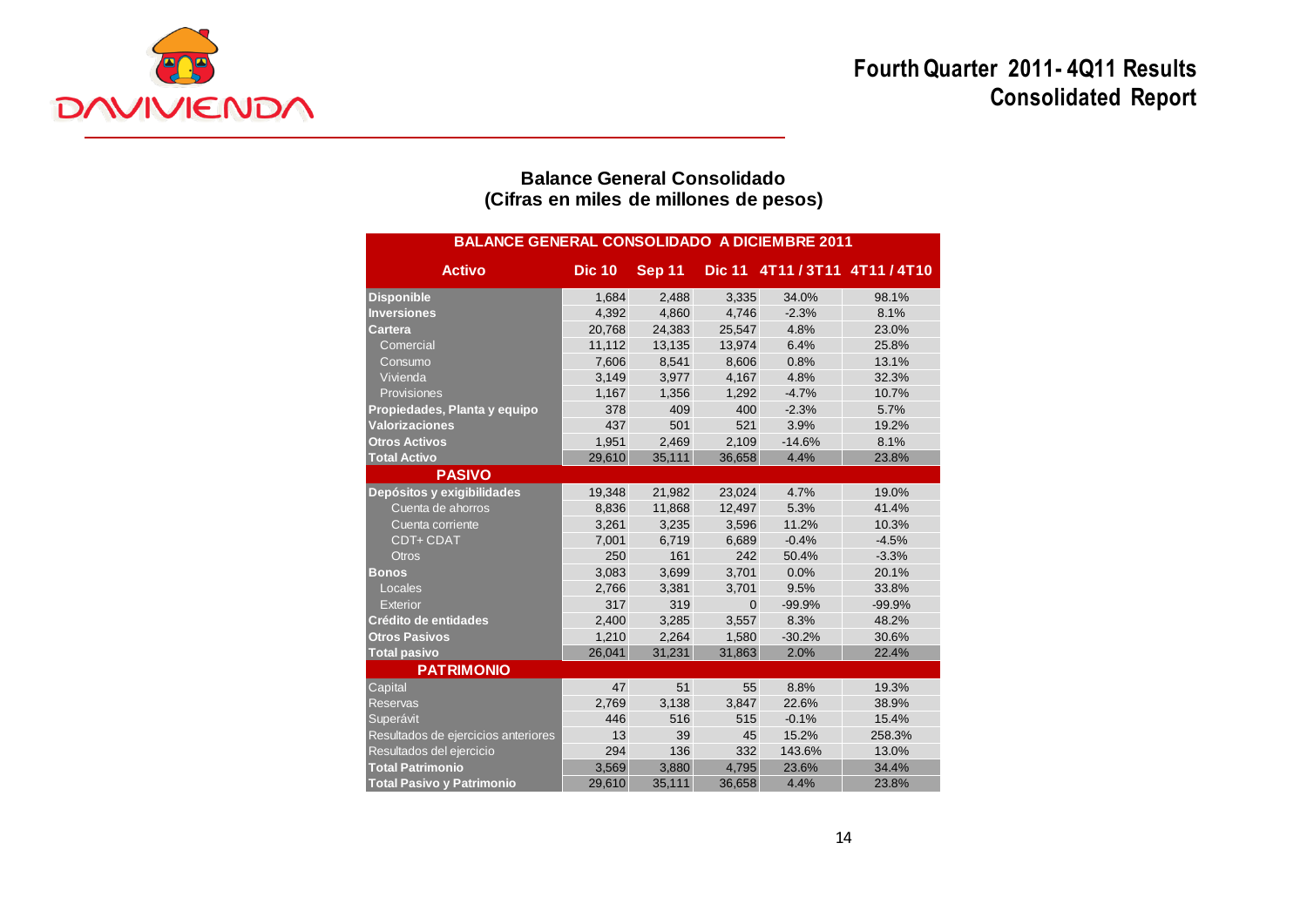

# **Fourth Quarter 2011- 4Q11 Results Consolidated Report**



### **Davivienda S.A Estado de Resultados Consolidado (Millones de pesos)**

| <b>Estado de Resultados</b>          | 4T10         | 3T11         | 4T11         | 4T11/3T11  | 4T11/4T10  | <b>Acum 2010</b> | <b>Acum 2011</b> | 2011 / 2010 |
|--------------------------------------|--------------|--------------|--------------|------------|------------|------------------|------------------|-------------|
| <b>Total ingresos</b>                | 665          | 824          | 887          | 7.7%       | 33.3%      | 2,661            | 3,191            | 19.9%       |
| Cartera                              | 633          | 764          | 812          | 6.2%       | 28.2%      | 2,416            | 2,932            | 21.4%       |
| Cartera comercial + microcréditos    | 201          | 241          | 271          | 12.4%      | 35.0%      | 787              | 934              | 18.7%       |
| Cartera consumo                      | 311          | 395          | 403          | 2.0%       | 29.5%      | 1,188            | 1,502            | 26.5%       |
| Cartera Vivienda + Leasing           | 121          | 128          | 138          | 7.8%       | 13.9%      | 441              | 495              | 12.3%       |
| Vivienda                             | 81           | 80           | 87           | 8.5%       | 7.3%       | 291              | 305              | 4.8%        |
| Leasing                              | 41           | 48           | 52           | 6.5%       | 27.1%      | 150              | 191              | 26.8%       |
| <b>Inversiones</b>                   | 32           | 58           | 74           | 27.6%      | 131.1%     | 243              | 254              | 4.5%        |
| Fondos Interbancarios y Overnight    | $\mathbf{o}$ | $\mathbf{1}$ | $\mathbf{1}$ | $-24.9%$   | $-1592.5%$ | 2                | 5                | 140.8%      |
| <b>Total egresos financieros</b>     | 171          | 237          | 264          | 11.4%      | 55.0%      | 713              | 893              | 25.3%       |
| Depósitos en cuenta corriente        | 5            | 5            | 6            | 26.9%      | 22.1%      | 18               | 20               | 10.9%       |
| Depósitos de ahorro                  | 29           | 71           | 76           | 6.8%       | 162.2%     | 142              | 230              | 62.7%       |
| Certificados de depósito a término   | 75           | 75           | 84           | 10.9%      | 11.6%      | 314              | 304              | $-3.1%$     |
| Créditos con entidades               | 16           | 25           | 31           | 24.6%      | 92.7%      | 64               | 97               | 53.2%       |
| <b>Bonos</b>                         | 45           | 60           | 67           | 10.9%      | 48.1%      | 175              | 240              | 37.5%       |
| <b>Margen Financiero Bruto</b>       | 495          | 586          | 623          | 6.2%       | 25.9%      | 1,948            | 2,297            | 17.9%       |
| <b>Provisiones Neto</b>              | 70           | 203          | 126          | $-38.3%$   | 80.4%      | 367              | 620              | 68.9%       |
| <b>Margen Financiero Neto</b>        | 425          | 383          | 497          | 29.8%      | 17.0%      | 1.581            | 1.677            | 6.1%        |
| <b>Ingresos por Servicios</b>        | 193          | 206          | 196          | $-4.8%$    | 1.5%       | 718              | 776              | 8.2%        |
| <b>Gastos Operacionales</b>          | 440          | 404          | 432          | 6.9%       | $-1.9%$    | 1,521            | 1,631            | 7.3%        |
| <b>Otros Ingresos y Gastos Netos</b> | $\mathbf{O}$ | 2            | $-19$        | $-1150.8%$ | 15187.5%   | $-24$            | $-21$            | $-9.7%$     |
| No Operacionales Neto                | $-21$        | 6            | 9            | 58.8%      | $-144.6%$  | $-8$             | 19               | $-349.2%$   |
| Utilidad antes de impuestos          | 157          | 192          | 252          | 30.8%      | 60.2%      | 747              | 820              | 9.8%        |
| Impuestos e Intereses Minoritarios   | 46           | 56           | 56           | $-0.4%$    | 19.8%      | 167              | 190              | 13.3%       |
| Utilidad del ejercicio(1)            | $111$        | 136          | 196          | 43.6%      | 77.1%      | 579              | 630              | 8.8%        |
| ROAE(2)                              | 18.3%        | 14.6%        | 15.6%        |            |            |                  |                  |             |
| ROAA(2)                              | 2.1%         | 1.7%         | 1.8%         |            |            |                  |                  |             |
| FEE(3)                               | 28.1%        | 26.0%        | 24.0%        |            |            |                  |                  |             |
| Eficiencia(4)                        | 64.0%        | 51.0%        | 52.8%        |            |            |                  |                  |             |
| <b>NIM (5)</b>                       | 7.6%         | 5.6%         | 8.6%         |            |            |                  |                  |             |

 $<sup>1</sup>$  The utility of the period is of 3 months</sup>

<sup>2</sup>ROAA Y ROAE (12 Months)

 $\overline{a}$ 

<sup>3</sup>FEE= Income for commissions and services/ (Gross financial margin + income due to commissions and services)

<sup>4</sup>NIM= Gross financial margin/Average of productive assets